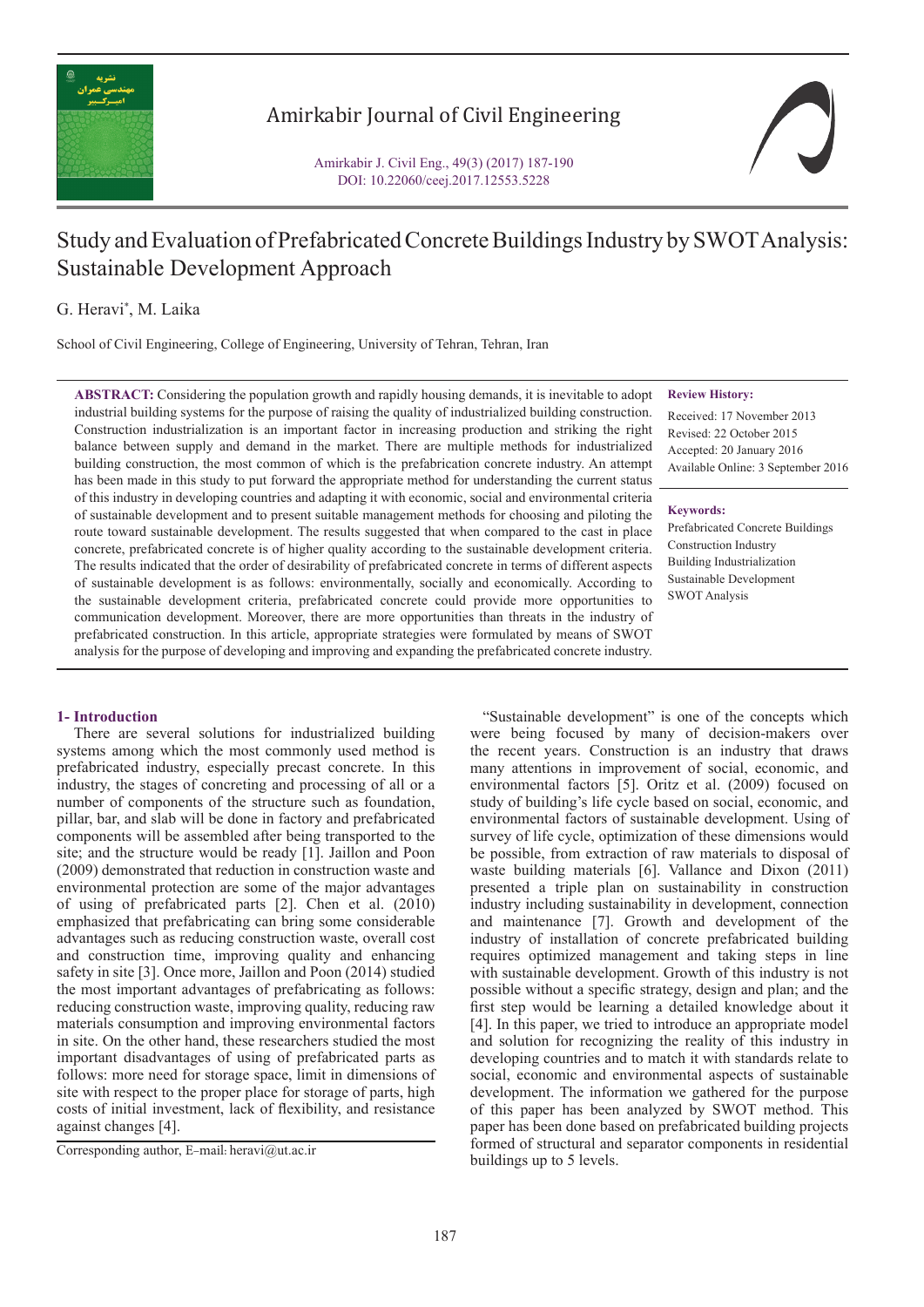Experts of the industry of construction in Iran, Syria, Egypt, Qatar and Saudi Arabia form the statistical population of this paper, and sampling was done by using criterion-based method.

#### **2- Methodology**

 The methodology of this research is comprising of the following stages:

- 1. Library studies in order to recognize advantages and disadvantages of the industry of installation of prefabricated concrete buildings.
- 2. Literature review for identification and determination of key criteria of sustainable development in relation with construction industry.
- 3. Field studies (questionnaire) for recognizing strengths and weaknesses of the industry of installation of concrete prefabricated buildings with regards to key criteria of sustainable development.
- 4. Field studies (questionnaire) for determining importance of each criterion of sustainable development from the points of view of experts in the construction industry.
- 5. Calculation of importance of the criteria and determination of their priorities. And then, with respect to the importance-desirability index of precast concrete, opportunities and threats of advantages and disadvantages of the industry of installation of prefabricated concrete structures in comparison with cast in place concrete structures by using of SWOT method as a risk identification approach.
- 6. Investigation of the industry of installation of precast concrete buildings by using of SWOT method as the status analysis approach.
- 7. Studying and preparing guidelines for using of opportunities and dealing with threats in order to promote position of the industry of installation of precast concrete buildings with respect to sustainable development

#### **3- Discussion and Results**

 The key criteria of economic, social and environmental aspects of sustainable development in relation with the construction industry are depicted in Tables 1, 2, and 3 respectively.

 Considering the results, the most important advantages of the industry of installation of precast concrete buildings regarding the criteria of sustainable development are as follows:

 Reducing the project duration (using of industrializing advantages, decreased executional errors) due to speed of construction.

- Increasing the possibility of execution of several projects simultaneously based on initial investment.
- Improvement and promotion of final product.
- The possibility for working in different weather conditions, elimination of seasonal limits and having work continuity.
- Increasing level of safety, sanity and health of workers due to more desirable site management.
- Increasing the rate of employment and creating jobs continuously which may lead to a decrease in social damages.
- Reducing consumption of natural resources, raw

**Table 1. Key criteria of economic aspect of sustainability**

| Eco1             | Increasing the possibility of execution of<br>several projects simultaneously based on initial<br>investment           |
|------------------|------------------------------------------------------------------------------------------------------------------------|
| Eco2             | Less need for initial investment for project<br>execution                                                              |
| Eco <sub>3</sub> | The possibility to execute greater projects and to<br>construct more in a specific period of time                      |
| Eco <sub>4</sub> | Reducing construction costs of the project                                                                             |
| Eco <sub>5</sub> | Increasing lifetime and strength of the structure                                                                      |
| Eco <sub>6</sub> | Possibility of reusing prefabricated components<br>of the building                                                     |
| Eco <sub>7</sub> | Continuous sustainable job creation                                                                                    |
| Eco <sub>8</sub> | Less need for several specialties and human<br>force in the site                                                       |
| Eco9             | Decreasing dangers and possibility of damage<br>of parts and materials during transportation and<br>storage            |
| Eco10            | Less need for storage space in construction site                                                                       |
| Eco11            | duration<br>Reducing<br>project<br>(using)<br>of<br>industrializing<br>decreased<br>advantages,<br>executional errors) |
| Eco12            | Flexibility in construction related to changes                                                                         |
| Eco13            | Improvement of project management                                                                                      |
| Eco14            | Decreasing reworks                                                                                                     |
| Eco15            | Improvement and promotion of final product                                                                             |
| Eco16            | Reducing impact of environmental and climatic<br>factors during construction                                           |

#### **Table 2. Key criteria of social aspect of sustainability**

| Soc1             | Increasing rate of employment and continuous job<br>creation                                                 |
|------------------|--------------------------------------------------------------------------------------------------------------|
| Soc2             | Increasing satisfaction, comfort and welfare of<br>residents                                                 |
| Soc3             | Promotion of levels of skills of construction team                                                           |
| Soc4             | Increasing satisfaction and confidence of quality<br>and durability of the final product                     |
| Soc <sub>5</sub> | Decreasing noise, dust, and other pollutions in<br>construction site                                         |
| Soc6             | Ability of working in different climatic conditions<br>and elimination of seasonal limits                    |
| Soc7             | Enhancing competitiveness in labor market                                                                    |
| Soc8             | Improving levels of health, safety and hygiene<br>of workers (improved safety against possible<br>accidents) |
| Soc <sub>9</sub> | Improving levels of general health, safety and<br>hygiene                                                    |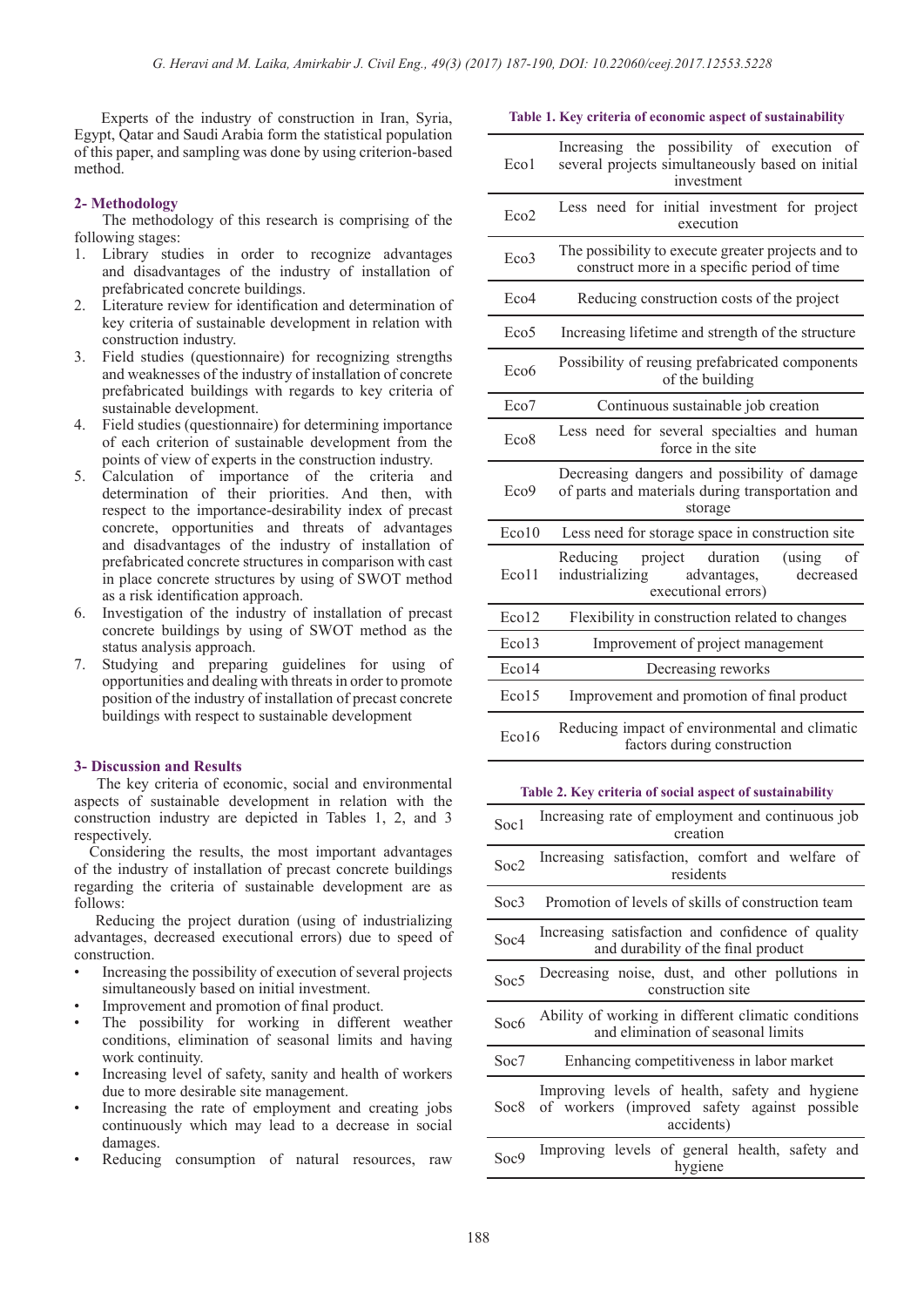#### **Table 3. Key criteria of environmental aspect of sustainability**

| Env1             | Decreasing consumption of natural resources and<br>raw materials                         |
|------------------|------------------------------------------------------------------------------------------|
| Env2             | Decreasing noise, dust, and other pollutions                                             |
| Env3             | Reducing rate of energy consumption during<br>construction period                        |
| Env4             | Reducing water consumption during construction                                           |
| Evn <sub>5</sub> | Reducing waste materials leading to contamination<br>of soil and water                   |
| Env <sub>6</sub> | Decreasing losses and material waste, and utilizing<br>national resources more efficient |
| Env7             | Less spread of waste in the site                                                         |

materials and construction materials.

- Decrease of losses in materials and waste of raw materials and better use of national resources.
- Reducing rate of spread of waste in site and having more adaptability with the environment.

 Moreover, the main disadvantages in the industry of installation of precast concrete buildings with respect to criteria of sustainable development are as follows:

- Increasing dangers and the possibility of break or damage in prefabricated parts while being transported or being stored as well as other problems of transportation.
- Lack of flexibility of construction to changes.
- More need for initial investment for project execution. Also, considering the guidelines provided for promotion

of position of the industry of installation of precast concrete buildings, some of the effective solutions can be listed as follows:

- Allocating suitable budget to applied research centers for feasibility study of localization and fabrication of parts and components required in installation of precast concrete structures over the country
- Empowerment and providing a suitable ground for competition of private sector as the main driving force of growth and development
- Trying for providing s suitable ground to increase activity of foreign contractors and to attract investment and foreign financial/executive power
- Prioritizing payment of housing loans considering using of prefabricating methods
- Using of different media for public information and advertisement
- Making the suitable ground and to bind consultants to provide and to compare prefabricated structure options in feasibility studies
- Codification of encouraging regulations by government, banks and municipalities for using of prefabrication methods
- Maintaining and developing the name and brand for all of products and introducing and promoting the position of this industry according to international standards with an increase in production, quality and influence in markets

#### **4- Conclusions**

 Taking into consideration the influence of the construction in global society and economy as well as human environment, this industry is considered as one of the most important industries in the area of sustainable development. Thus, considering the concept and aspects of sustainable development, activities conducted, how leading the market toward sustainable development this research conducted in construction industry.

 With the aim of identification and determination of opportunities and threats of the industry of installation of precast concrete buildings, this paper provided a framework for surveying sustainability of precast concrete structures in terms of economy, society and environment; and attempted to recognize advantages and disadvantages of this industry. The results of this study shown the desirability of precast concrete from the point of view of sustainable development regarding environmental, social and economic aspects. With respect to criteria of sustainable development and in comparison with cast in place concrete, precast concrete is capable of making more opportunities for development over the country.

#### **References**

- [1] S.O. Cheung, T.K.-L. Tong, C.-M. Tam, Site pre-cast yard layout arrangement through genetic algorithms, Automation in Construction, 11(1) (2002) 35-46.
- [2] L. Jaillon, C.S. Poon, The evolution of prefabricated residential building systems in Hong Kong: A review of the public and the private sector, Automation in Construction, 18(3) (2009) 239-248.
- [3] Y. Chen, G.E. Okudan, D.R. Riley, Decision support for construction method selection in concrete buildings: Prefabrication adoption and optimization, Automation in Construction, 19(6) (2010) 665-675.
- [4] L. Jaillon, C. Poon, Life cycle design and prefabrication in buildings: A review and case studies in Hong Kong, Automation in Construction, 39 (2014) 195-202.
- [5] U.G.B. Council, LEED: Leadership in Energy and Environmental Design, version 3, in, 2009.
- [6] O. Ortiz, F. Castells, G. Sonnemann, Sustainability in the construction industry: A review of recent developments based on LCA, Construction and Building Materials, 23(1) (2009) 28-39.
- [7] S. Vallance, H.C. Perkins, J.E. Dixon, What is social sustainability? A clarification of concepts, Geoforum, 42(3) (2011) 342-348.